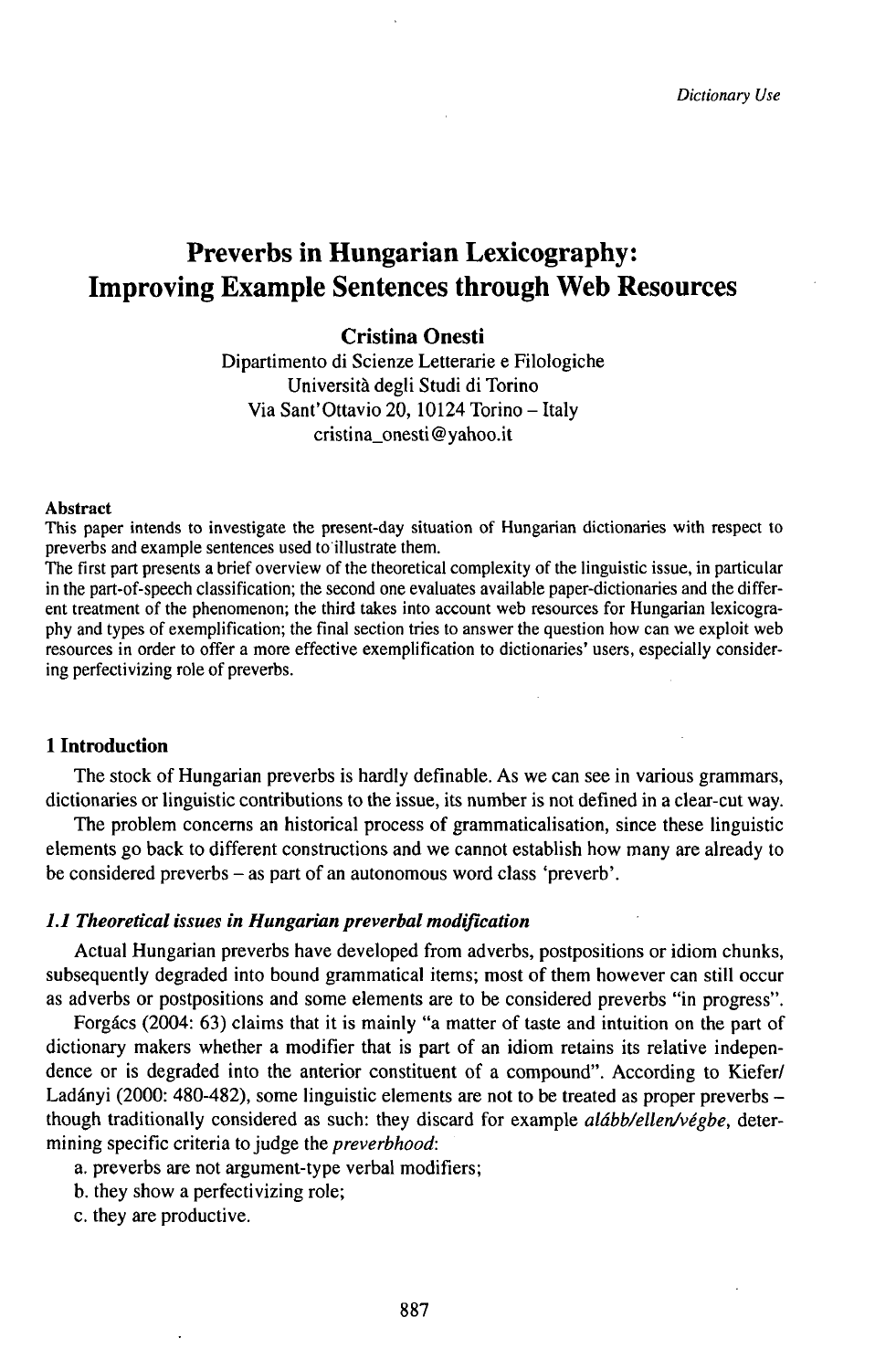Preverbs meet also the directionality pointed out by Jakab (1982) and semantic non-transparency, as recapitulated by Forgács, who suggests also using actual corpus data as discriminating tool in linguistic investigation: this proposal meets the idea of examining *competition* by way of *performance* and contributes especially to a more reliable check of productivity.

## 2 Lexicographers treating preverbs

When Forgács (2004: 81) mentions the 'centre vs. periphery' theory, which suggests different degrees from preverbs to adverbs, we are conscious that a fuzzy model can anything but facilitate a lexicographer, who strives for offering an indisputable and unambiguous grammatical classification to dictionaries' users and whose task faces already factual difficulties due to the reflection of the mentioned linguistic doubts in the dictionary-making process.

## 2.1 Different treatment in different types of dictionary

Since various parts of speech can coexist in one and the same Hungarian verbal modifier, a solution adopted can be the complete list of every possibility, as in a recent monolingual dictionary, the Magyar értelmező kéziszótár (2003) and in its previous editions, differently from a well-known bilingual dictionary (looking at the Italian situation), by Koltay-Kastner  $(1986)$  – see figures 1-2:

> 64 (D. I., hsz. 4. Jobbra v. balra – ?; svezťayszúc><br>- fordulj jobbra, ill. balra, 2. taj Odsál. IL mi (+ ragos szoval v. n rajm hsz-vul) 1. Vmithem egyik széletőt, végétől a másikig végighalzdva. A téren, a folyón ~ 2. Vmely nyílás felhasználásával, rajta keresztül. A kulcsiyakon - 3. (Haladás közben) virilt, kül, vinely helyet mint sortozat) tagját érinive. Cegdeden ~ miazik. 4. Ugy, hogy vmely turgy közbe van iklatva. Farrolan ~ 5. kissé biz Vininek. a révén, küzveinésével. A rdokon – szerene meg  $X$ Y.-t. 6. Vinchy idő tartama alatt. Orákon - 1 Vræly történésen túljuiva. Az & mecentu ~ a győzelemig. 111. ik 1. Egyik helyről a másikra. -Robotth, -Reld. (Vinin, viniben, ill. vini alan, fölist v. között haládva, irányulva (vhosnan vhova). -bújik la lyukon, a bokrok között). FAz egyik személytől, csoporttól vmely másiknak v. másikhoz. sayaji, pártol. I cleinte somárilo igekben.» stegil. 2. Vmely asyagon, testen keresztülhatolva, -strar, -olduft, I Vmely anyagot, testet ketibosztva, szétszakítva. - meter, - Aarap. 3. Vkit, vmit teljesen bendive, reszei küzé hatolva. «dzik, «szd. J. Aluposan, minden resare kinerjediken eselekedve. -Antor, 4. Kereskestil, -srimlabed. 8. Vanin (djra, ill. felületesen) egész terjedelmében végighaladva. -vesal, -olves. 6. Ugu és másképp, ill. más eredmenzyel. - alakul, -stervet. 7. A megzewezelt időarlanam végig. salassza laz ejrzukáli. [fg1]

> > Figure 1. Lemma át in Pusztai (2003)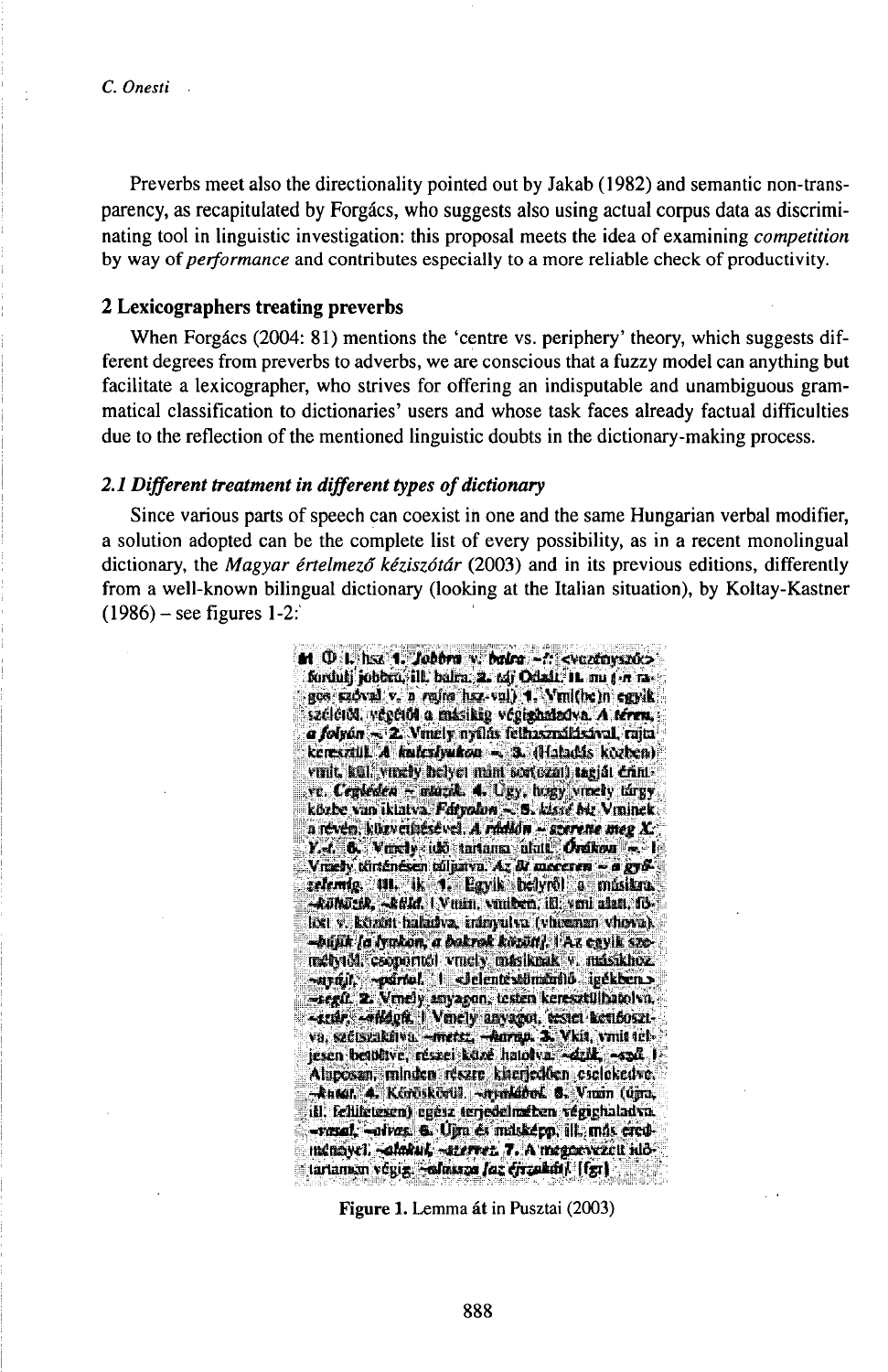46 I. (hat) 1. (kereszkil) attraverso, por; dt meg dt da<br>parte a parte, da cima a tondo, da capo a piedi, tin nel midollo; ca chiakon di nez guardare dalla finestra; drikon-bohron di per valli e monti; Bécara di utazik<br>vlaggiare per v via (di) Vienna; a folyda di attraverso<br>il fiume, passando il fiume; guere di / vieni qui v da me v da noi i menjunk di l passiamo; dall'altra parte; menjunk di huzzo passiamo v andiamo da lui, oz ovrdu di bessel parlare nel v col naso, naseggiare; idvestvon di nër guardare per un canocchiale; idzon-vizen di an nes guardare per am vanceuver, receptor ogni<br>astacolo: az utem di attraverso v dall'attra parte<br>della strada; borkimérés az utem di trattoria dove si spaccia anche vino da porturscio a casa; a városon di nép: traverso la città; 2. (felette) al di sopra di; az<br>dricolton di al di sopra dei fossati; 3. (idoben) durante, per; egese even de durante tutto Fanno; kët even di per due anni; egy életen di per tutta la vita, vita natural<br>durante; egeariden di per tutto l'inverno; 4, ket: butra dti fianco simistrio)! Jobbra dti fianco destrio)!<br>IL (fn) jobbra dtoi csimal volgere a destra, far fianco a destra

Figure 2. Lemma át in Koltay-Kastner (1986)

Depending on the context, at can be an adverb (hsz = határozószó), a postposition (nu = névutó) or a preverb (ik = igekötő).

Illustrating parts of speech is a useful piece of information, probably more important for L2 learners than for a native speaker of a language, the latter being less concerned about categorical definition. Nevertheless only monolingual dictionaries tend to specify if a word is a preverb or not, whereas bilingual ones do not take into consideration the matter explicitly or, if they do so, it turns out in a not precise way: Kovács-Romano (2005) as a pocket dictionary has the good point of mentioning the grammatical classification – differently from larger texts –, but it uses under the opening abbreviations the incorrect Italian "*prefisso avverbiale*" [adverbial prefix] instead of 'verbal'. It also furnishes plus-information in definitions such as "esprime il carattere definitivo dell'azione" [it expresses the definite character of the action]: a linguistically rough explanation, though a rare and notable effort of giving essentials about the perfectivizing role of preverbs.

Remarkable and more precise are example sentences in the monolingual dictionary although users have not at disposal examples explaining explicitly, for example, aspectual modification added by preverb.

#### 3 Evaluating web resources and example sentences

It is common knowledge that exemplification is essential for lexicographic purposes. Mainly for those dictionaries' users who are not in direct contact with actual trends of Hungarian language, exemplification embodies a direct support for a better comprehensibility of lemmas.

The recent collaborative project *Wiktionary* (created in 2002) is intended to produce a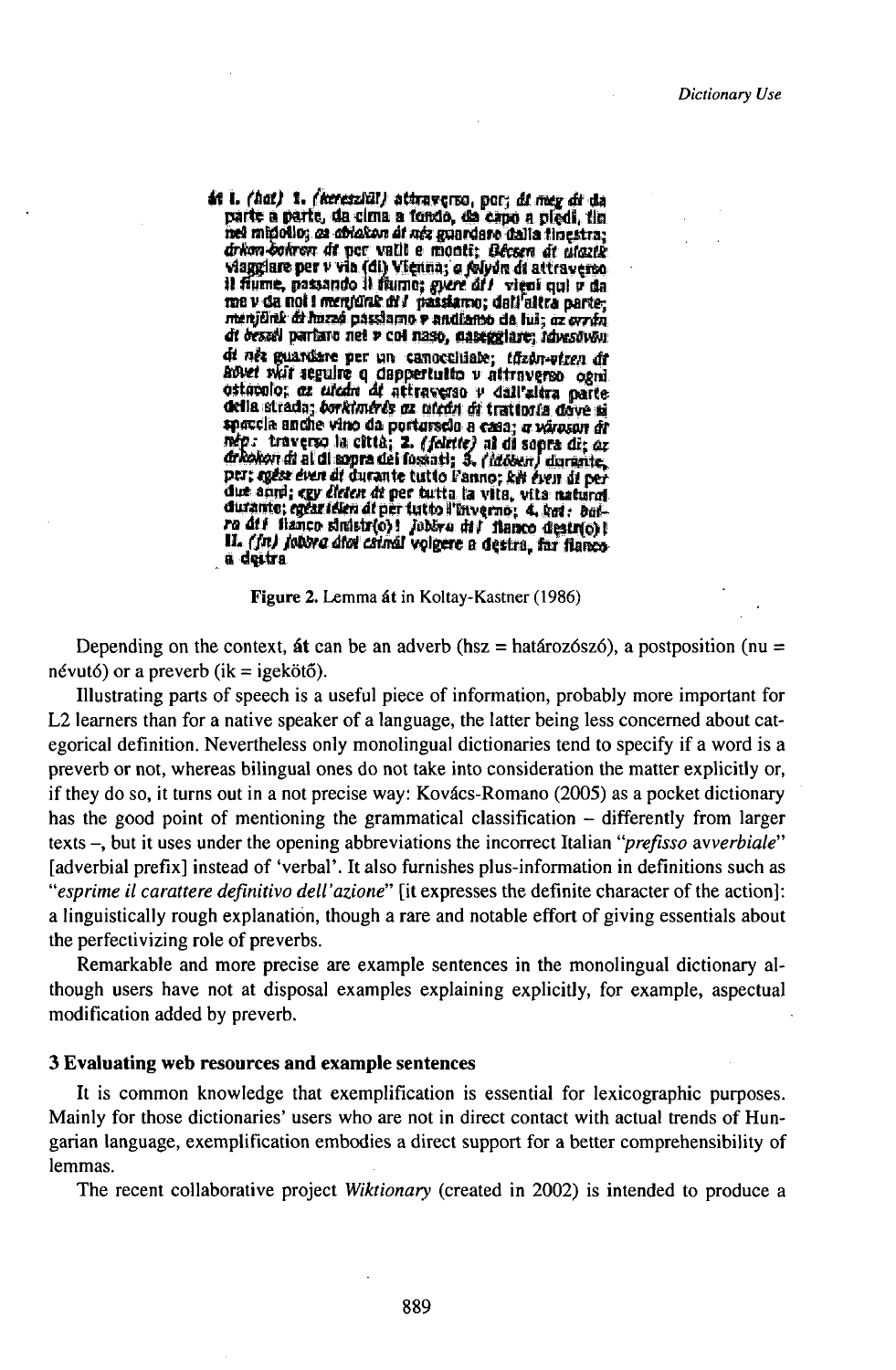free multilingual dictionary.<sup>1</sup> It can exploit the link to its associated open-content encyclopaedia Wikipedia but it still lacks of examples at present: private contribution affects the language employed in lemmas definitions, which is probably nearer to users' language (see example below), but users do not provide examples and do not master linguistic details about aspect and perfectivizing function by preverbs:

Search for: bele

**Hardware** Relevancy: 13.8% irekötő. Relevancy: 8.0% igék listája Relevancy: 0.7% == Angol. A számítógép fizikai része. (amibe bele lehet rúgni...)

[Hung: "English. The phisical part of a computer. (the one you can kick in...)"]

Also clicking on the links does not refer to examples; we have a list of 'igekötő' (preverbs) from the encyclopaedia but with no example sentences illustrating them.

The online SZTAKI Szótár<sup>2</sup> shows numerous expressions, jargon and collocations but it does not provide full examples from authentic texts - see the next example with abba (deleted in the list of preverbs from both Kiefer/Ladányi and Forgács):

<sup>&</sup>lt;sup>1</sup> The Hungarian part is now the 14th as number of lemma forms under 146 Wiktionaries.

<sup>&</sup>lt;sup>2</sup> The English-Hungarian dictionary was launched in 1995 as the first interactive web services in Hungary. Now it hosts five other languages.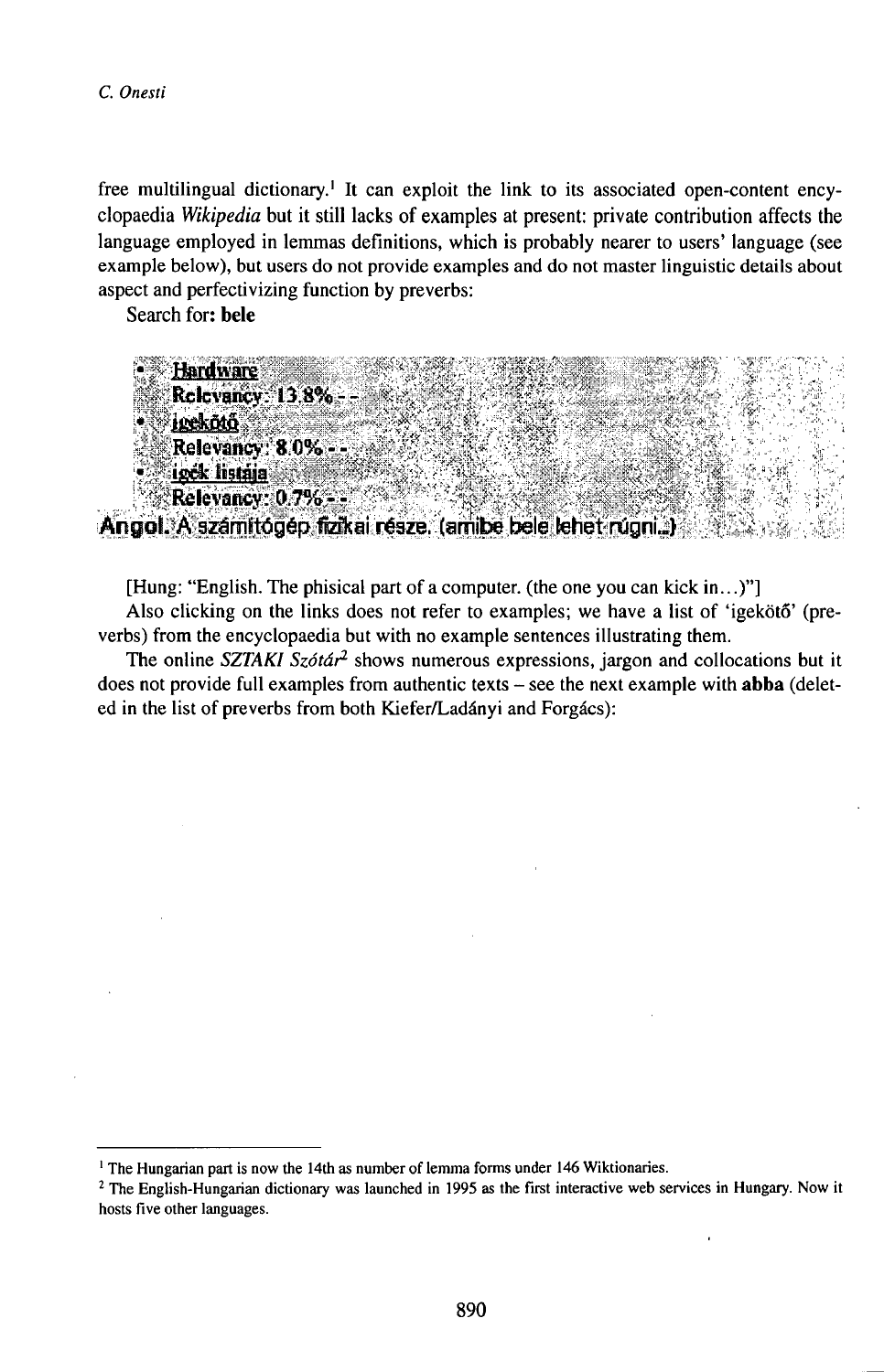|                                                                                                                                                                                                                                                                                             | 强 NTA S2 IAKI: English Hurgarian, Flurgarian, Lnglish Datine Dictionary , Microsoft Ariomes Laplace                                                                                                                                                                                                                                                                                                                           |                                                         |
|---------------------------------------------------------------------------------------------------------------------------------------------------------------------------------------------------------------------------------------------------------------------------------------------|-------------------------------------------------------------------------------------------------------------------------------------------------------------------------------------------------------------------------------------------------------------------------------------------------------------------------------------------------------------------------------------------------------------------------------|---------------------------------------------------------|
| Ele Hoshca Baskins Beleid Suinenti (1)                                                                                                                                                                                                                                                      |                                                                                                                                                                                                                                                                                                                                                                                                                               |                                                         |
| $\mathbf{Q}$ is equal to $\mathbf{C}$                                                                                                                                                                                                                                                       | $\Box$ is a $\rho$ or $\rho$ and $\Theta$ . If $\Box$ is $\Box$ is                                                                                                                                                                                                                                                                                                                                                            |                                                         |
|                                                                                                                                                                                                                                                                                             | rgens (Cinne bår andt bekk mocheren men energiskalenskred-tussisch-te-text-text-text effectivere kann forminn-                                                                                                                                                                                                                                                                                                                |                                                         |
| sztaki <b>szótár</b>                                                                                                                                                                                                                                                                        |                                                                                                                                                                                                                                                                                                                                                                                                                               |                                                         |
| Dictionary COUTS NOR FOTEST                                                                                                                                                                                                                                                                 |                                                                                                                                                                                                                                                                                                                                                                                                                               |                                                         |
| Hummarlan->English                                                                                                                                                                                                                                                                          |                                                                                                                                                                                                                                                                                                                                                                                                                               |                                                         |
| abba                                                                                                                                                                                                                                                                                        | <b>D</b> Search <b>D</b> Add word                                                                                                                                                                                                                                                                                                                                                                                             |                                                         |
| B<br>word praffixes only                                                                                                                                                                                                                                                                    | El lanore case                                                                                                                                                                                                                                                                                                                                                                                                                |                                                         |
| L<br>mo promundeakon .                                                                                                                                                                                                                                                                      | $\Box$ labore accertis.<br>O USO tablos :                                                                                                                                                                                                                                                                                                                                                                                     |                                                         |
|                                                                                                                                                                                                                                                                                             |                                                                                                                                                                                                                                                                                                                                                                                                                               |                                                         |
|                                                                                                                                                                                                                                                                                             | arry suities matches I want profixes anly I whole words anly [full matches]                                                                                                                                                                                                                                                                                                                                                   | <b>Elimenstálok</b>                                     |
|                                                                                                                                                                                                                                                                                             |                                                                                                                                                                                                                                                                                                                                                                                                                               |                                                         |
| 52 different matching expressions found: .                                                                                                                                                                                                                                                  |                                                                                                                                                                                                                                                                                                                                                                                                                               |                                                         |
| gail, quil; to milnozoith; to sinn off; to slop; to switch off;<br>abbahagpas: sumendor:<br>abbahagy units to get out of cg; to shering shem;<br>nen heav abbet to knop at it.<br>hagyd már abbal: be donot: choose itl: have donot:<br>munkat abbahany: to he off; to mait; to mait, quit; | abbahaoy: to brook off; ho can; ho canva; to chuck; to chuck up; to discard; to discurdinas; to<br>dismiss; to drop; to alve over; to alve up; to knock off; to key asked; to leav by; to leave off; to<br>obbarrarad: to break off. to caoses to came to nathing: to drap: to alve over: to leave off.<br>haavd abbat: chuick fit; cama off its, coma offic have done with its<br>abbahagyja a harcot; to sheathe the sword; | KY KLASIC<br>210900<br>uglises e<br>KAFLNENC<br>2311274 |

Figure 3. Lemma abba in Hungarian-English dictionary SZTAKI

I would here suggest the employment of evidence from corpora in order to improve the analysed situation in preverbs' treatment.

We can look at the authoritative Hungarian National Corpus,<sup>3</sup> which would allow reference to authentic linguistic facts. Retrieving example sentences from corpora implicates furthermore treatment of excerpts not from the entire Web environment, but from a controlled one, where data retrieval is supported by POS-tagging. The statistical tool shows still uncertainties with respect to preverbs, assigning correctly the tag Pre to proper preverbs but sometimes N.SUB (noun in case sublative) to other preverbs:

<sup>&</sup>lt;sup>3</sup> HNC, started in 1998 at the Research Institute for Linguistics of the Hungarian Academy of Sciences, has the objective of being a representative general-aim corpus of present-day standard Hungarian.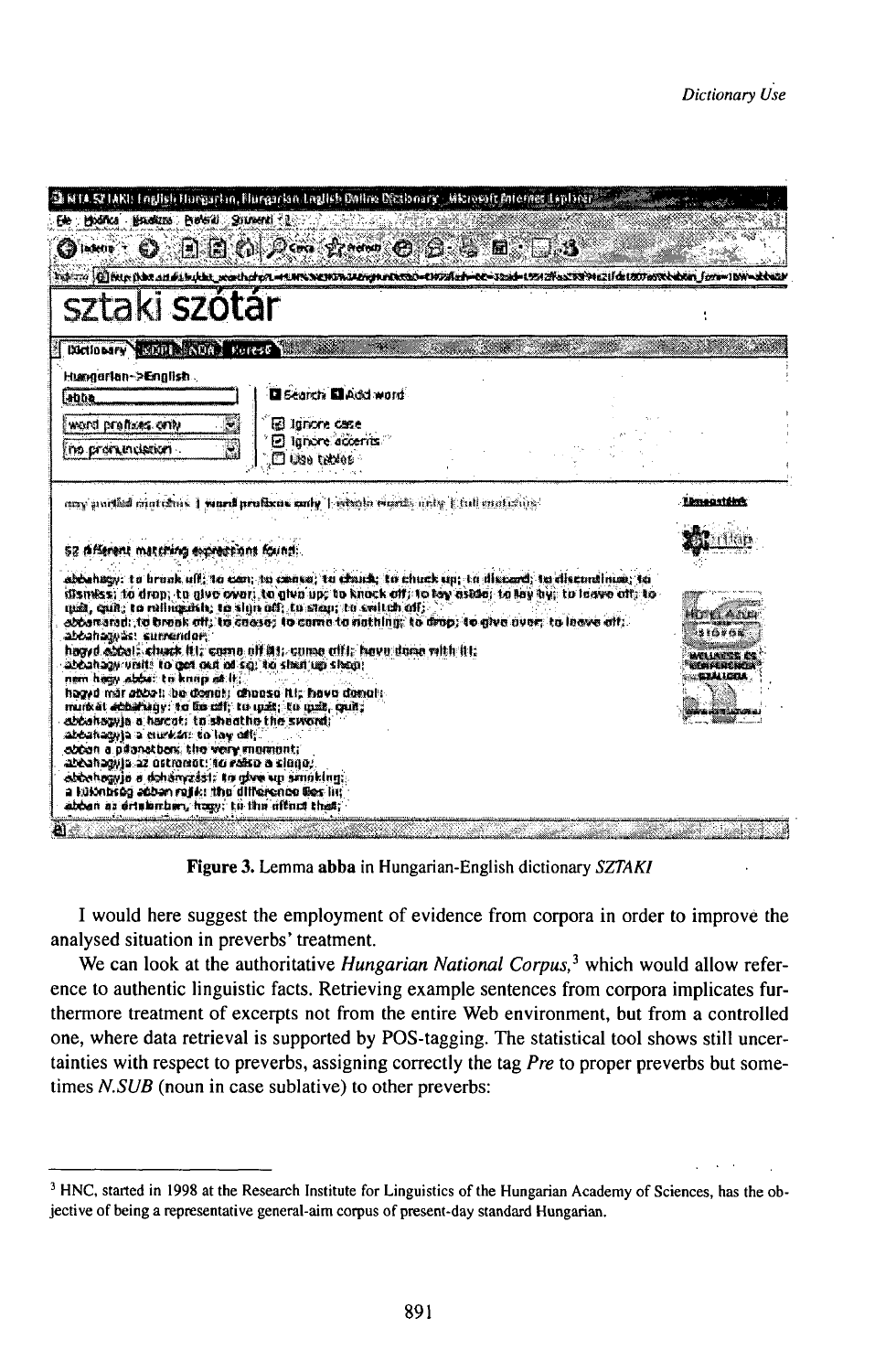- (1) hogy a franchise-bizniszben hányan mentek **tönkre** *Pre,* senki nem vezet statisztikát [Hung: "how many go *to ruin* in the franchise business, nobody counts statistics"]
- (2) , hogy a teljes élelmiszeripar **tönkre** *N.SUB* menjen. [Hung: "how the entire food industries go *to ruin"]*

The probability that what is tagged as *Pre* is really a preverb is statistically much higher than the probability of misleading classification (the problem does not turn out in the direct query for POS 'preverbs' anyway) and we are at the end provided with a high number of real examples.

# **4 Improving exemplification through web resources: the case of perfectivizing preverbs**

Web resources and electronic tools could support a more effective treatment of preverbs in lexicography, at least as regards exemplification, on the side of both quantity and quality of data.

Online dictionaries should offer a larger set of authentic example sentences, taking advantage of its structural peculiarities:

- more space than on paper-resources;
- interactivity;
	- quick data processing.

The latter feature is available on CD-rom too; the first one, though obvious aspect, is not a reason to undervalue if we aim at completeness, precision, and use of materials as much as possible; finally the possibility of interacting does not only mean helping users in memorising and learning, it also allows the mentioned interaction with corpora.

Web resources can aim at qualitative improvements as well. Perfectivizing role of preverbs, e.g., is rarely considered and defined in dictionaries nowadays (as showed in the previous paragraphs), although it is fundamental in characterizing linguistic features of Hungarian preverbs, and it could be validated through examples combining verbs with adverbials such as 'FOR X TIME' or 'IN X TIME' (searching for specific postpositions):<sup>4</sup>

(3) Lázasan **írt** *V.Me3,* órák **hosszat** *NU*

[Hung: "he wrote with fever for hours"]

(4) Mennyi idô **alatt** *NU* írod **meg** *Pre* ezt a regényt? [Hung: "In how much time do you write this novel?"]

The verb *megir* presupposes (differently from its correspondent without preverb *ir,* "write") that the action of "writing" is completed. In example (3) a verb with preverb would be not compatible with duration adverbials; in (4) *(r* instead of *megir* would generate an ungrammatical sentence due to the presence of a TN X TIME' adverbial.

<sup>&</sup>lt;sup>4</sup> See in the examples:  $NU =$  postposition. *V.Me3* = verb, past, declarative, 3rd person singular. *Pre* = verb prefix (from HNC).